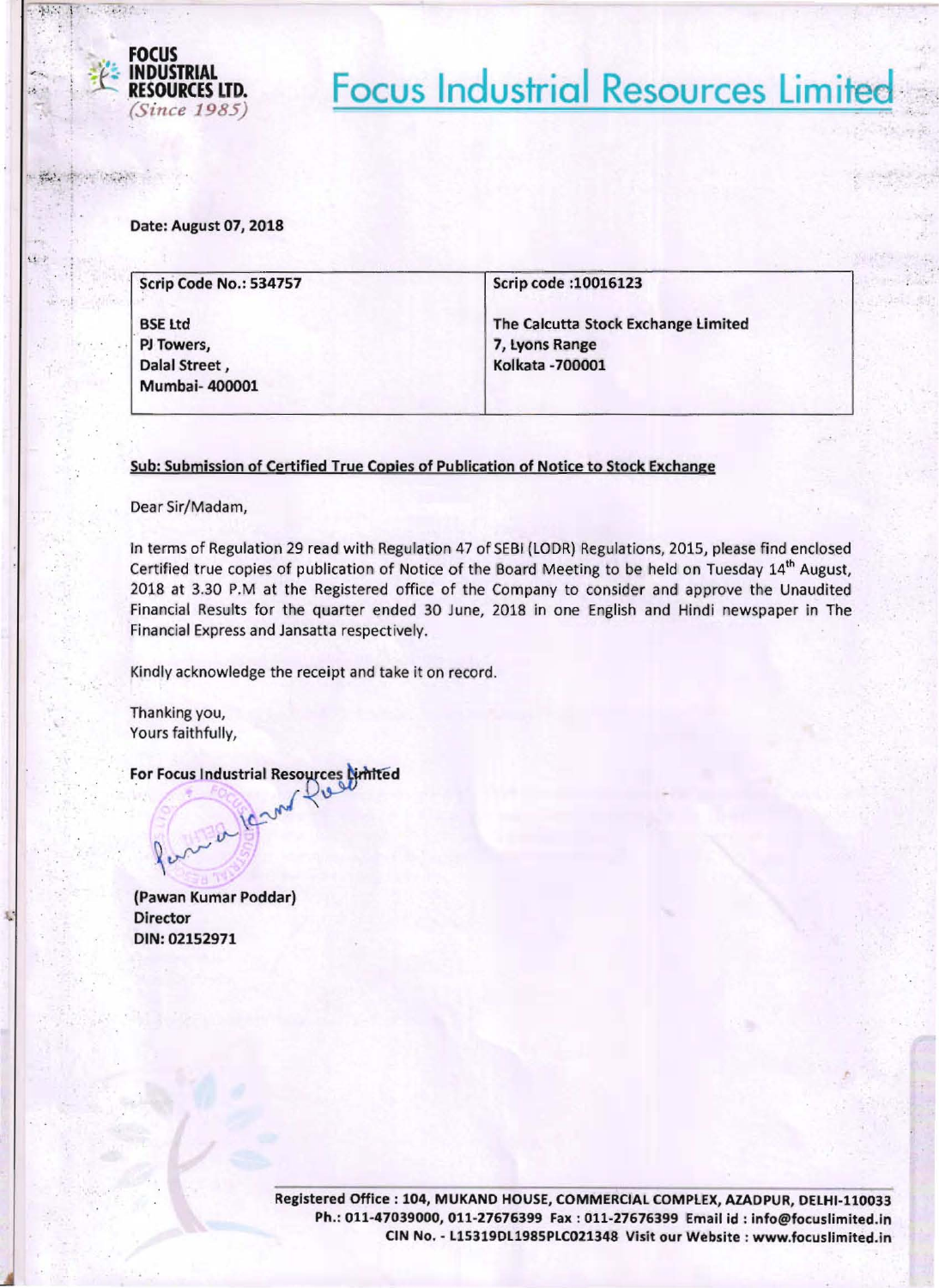# SUNDAY, AUGUST 5, 2018 16 B.O.: Ballabgarh - Mohana Road, Akash **Bank of India BO** Distt. Faridabad, Ballabgarh, E-mail: ballabgarh.chandigarh@  $[Rule - 8(1)]$ **POSSESSION NOTICE (For Immovable Property)** Whereas, the undersigned being the Authorised Officer of the BANK OF INDIA, under the Securiti of Financial Assets and Enforcement of the Security Interest Act, 2002 and in exercise of powers conferred use with rule 3 of the Security Interest (Enforcement) Rules, 2002 issued a demand notice to below mentions mentioned against each account and stated hereinalter calling upon the borrowers to repay the amount will of receipt of the said notice. The borrower / guarantor having failed to repay the amount, notice is hereby given to the borrow. conferred on him / her under sub-section (4) of section 13 of Act read with rule 6 of the Security Interest on the dates mentioned agains leach account. The borrower / guarantor in particular and the public in general is hereby cautioned not to deal with<br>dealings with the property will be subject to the charge of the BANK OF INDIA for an amount and interest the The borrower's attention is invited to provisions of Suti-Section (6) of section 13 of the Act, in reside Name of the Branch J. Date of Bate of

| Borrower / Mortgager &<br><b>Guarantois</b>                                                       | <b>Demand</b><br>Notice | Possession        | date of Demand<br><b>Notice</b>       | <b>LANSET</b><br>immov.                |
|---------------------------------------------------------------------------------------------------|-------------------------|-------------------|---------------------------------------|----------------------------------------|
| <b>BALLABGARH BRANCH</b>                                                                          | 28.05.2018              | 02.08.2018        |                                       | Rs. 81,48,197 Find All that part and P |
| Borrower: Mis Shree Radha Raman Industries, through its interest thereon.                         |                         |                   |                                       | consisting of Hot                      |
| Proprietor Sh. Mohan Lal Goyal and Guarantor: - Mrs. Veena Adarsh Nagar, Ballabgarn owned by Mrs. |                         |                   |                                       |                                        |
| Devi Wio Sh. Mohan Lai Goyal and Mr. Rakesh Goyal Sio Sh. [Area: 200 Sc. Yds. Bounded: On the No] |                         |                   |                                       |                                        |
| Mohan Lal Goval                                                                                   |                         |                   | by: Gall: On the West by: Other Prod  |                                        |
|                                                                                                   |                         |                   | Shannia: On the South by: Vecant Plot |                                        |
| Date: 04.08.2018                                                                                  |                         | Place: Ballaboarh |                                       | <b>AUTHOR</b>                          |

**Divi's Laboratories Li** 

Regd. Office: 1-72/23(P)/DIVIS/303. Divi Towers, Cyber Hills, Gachibow Phone: 040-23786300 Fax: 040-23786460 email: mail@ website: www.divislabs.com CIN: L24110TG1990PLC@

## STATEMENT OF STANDALONE UN-AUDITED FINANCIA FOR THE QUARTER ENDED 30TH JUNE, 2014

|                                                                                                                                                  | Quarter Ended             |                         |             |  |
|--------------------------------------------------------------------------------------------------------------------------------------------------|---------------------------|-------------------------|-------------|--|
|                                                                                                                                                  | 30.06.2018<br>(Unaudited) | 31.03.2018<br>(Audited) | 3ū.<br>(Un) |  |
| Total Income from operations                                                                                                                     | 104410                    | 113612                  |             |  |
| Net Profit / (Loss) for the period (before Tax and Exceptional items)                                                                            | 35841                     | 39605                   |             |  |
| Net Profit / (Loss) for the period before tax (after Exceptional terms)                                                                          | 35841                     | 39605                   |             |  |
| Net Profit / (Loss) for the period after tax (after Exceptional items)                                                                           | 26616                     | 26160                   |             |  |
| Total Comprehensive Income for the period (compnsing Profit)<br>(Loss) for the period (after tax)) and Other Comprehensive Income<br>(after 1ax) | 26633                     | 26338                   |             |  |
| <b>Equity Share Capital</b>                                                                                                                      | 5309                      | 5309                    |             |  |
| Reserves (excluding Revaluation Reserve as shown in the Audited<br>Balance Sheet of the previous year)                                           |                           |                         |             |  |
| Earnings Per Share (of ₹ 2/- each) inot annualised).<br>Basic & Diluted (?)                                                                      | 10.03                     | 9.85                    |             |  |

Notes: 1. The above is an extract of the detailed format of Un-audited Financial Results for June, 2018 filed with the Stock Exchanges under Regulation 33 of the SEBI (Listing Obligation Requirements) Regulations, 2015. The full format of the Un-audited Financial Results for the qualitative Requirements) Regulatio on the Company's website www.divislaboratories.com.

2. The Ministry of Corporate Affairs (MCA) on 28th March 2018 notified Ind AS 115 "Revert customers" as part of the Companies (Indian Accounting Standards) Amendment Rules, 20<br>is effective for reporting periods beginning on or after 1st April 2018. The adoption of the sta material impact to the financial results of the company.

for Divi's

'AR 14

Chairm n

Piace: Hyderabad<br>Date: 04.08.2018

**DEVES** 

#### **Paramount Communications Limited** Regd. Office: C-125 Naraina Industrial Area, Phase-1, Naraina, New Delhi-110028 Phone: 91-11-45618800 Fax: 91-11-25893719-20 Web: www.paramountcatles.com CIN -L74899DL1994PLC061295.

EXTRACT OF STATEMENT OF STANDALONE UNAUDITED FINANCIAL FOR THE QUARTER ENDED 30TH JUNE, 2018

## **WW.FINANCIALEXPRESS.COM**

**FE SUNDAY** 

### **PRABHAT SECURITIES LIMITED**

CIN: L22022UP1982FILC005759<br>RO: "Satyam" 4/276, Parwell Bagia Road,<br>Kampur – 208022, Pit: 512-25:058M7,<br>EMail: prabhatseourilles@gmail.com<br>Website: www.prabhatseourillesity.com

#### **NOTICE**

**NOTTLE**<br> **Explanation 29 read with requisition 29 read with requisitions** 7 of the Securities and Euchange Board of India (LODR)<br>
Regulations, 2015 NOTICE is increasingly won that (CODR) about that is represented to the f

to the said Notice may be accessed on the<br>Company's website at http://www.<br>machinescuritesitid.com and may also<br>machinescuritesitid.com and may also<br>be accessed at CSE & MSEI website at<br>http://www.cse-india.com<br>Although ma

For Prabhat Sccurities Limited Ramakant Kumaha Kannur 04.08.2018 (Managing Dirty)

**DCUS INDUSTRIAL RESOURCES LIMITED** Regd. Office: 104, Mukand House, Commercia Complex, Azadpur, New Delhi 110033. CIN: L153190L1985PLC021348 Telephone: 011-27673522, 47039098 Fax No. - 011-27676399<br>Email: info@tocustmited.in<br>Website: www.focustmited.in

**NOTICE**<br>Notice be and is hereby given pursuant to<br>Regulation 29 read with Regulation 47 of the SEBI (Listing Obligation and Disclosure<br>Requirements) Regulation, 2015 that the<br>meeting of the Board of Directors of Focus Industrial Resources Limited will be held on<br>Tuesday, August 14, 2018 at 3:30 P.M. at the consider and approve the United States  $\bigcirc$ and to consider any other matter and the mission of Chair. permeasure of Chair<br>This internation is also available of the website of<br>BSE Limited (www.bag of the white the<br>Company's shares are interested on the website<br>of the Company vs. (www.boxslimited.in)<br>For Focus Moustrial Reso

(Mamta Jinda)

Managing Director<br>DIN-00035096 ate: 04.08.2018

**EAWANSUT HOLDINGS LIMITED**<br> **REQD. OFFICE: 415, USHA KIRAN**<br>
BUILENG, COMMERCIAL COMPLEX<br>
AZADPUR, DELHI-110033

lace: Delhi

Email id: pawarsutholdingshd@gmeil.com.

Website: www.pawansuthold.gu.com CIN: L65929DL1984PLC019506

**NOTICE**<br>Insuant to Regulation 29 read with Regulation Pursuant to Regulation 29 read with Regulation<br>47 of the SEBI (Listing Obligation and<br>27 occure Requirements) Regulations 2015<br>Milice be and is hereby given that the meaning of<br>the Board of Directors of Mis-Persensus<br>Augus and to consider any other matter with the

This information is also available on the websit of the Company at www.pawansulholdings.com<br>and on the website of the Stock Exchange where the shares of the Company are listed i.e. www.bseindia.com

For Pawan sut Holdings Limited **Sdl** 

(Ram Kishore Barnali)